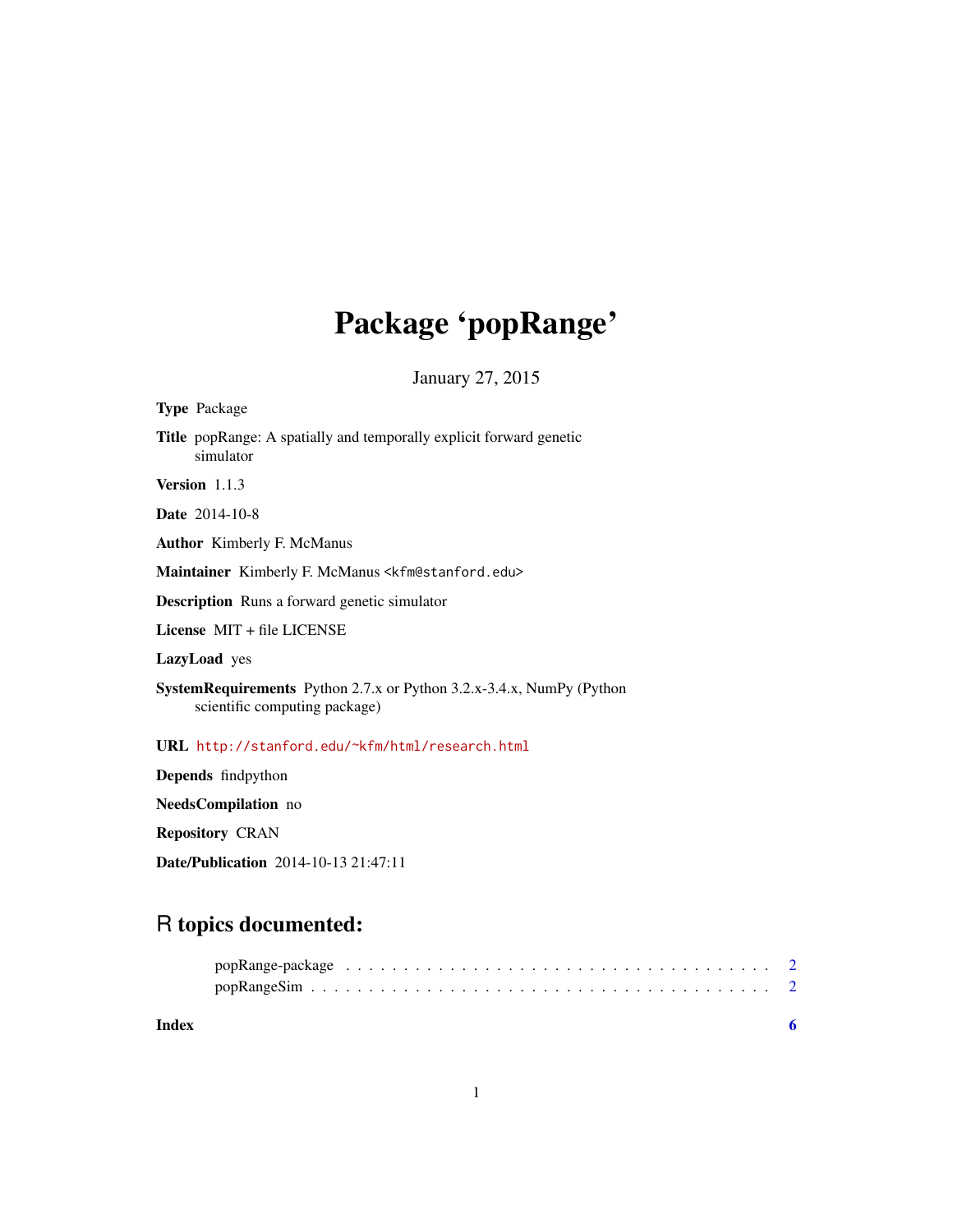<span id="page-1-0"></span>

#### Description

The R package is a wrapper for a python program that simulates stochastic, complex population genetic models.

#### Details

| Package: | popRange            |
|----------|---------------------|
| Type:    | Package             |
| Version: | 1.1.3               |
| Date:    | 2014-10-08          |
| License: | MIT   share/LICENSE |

This R package consists of one main function, popRangeSim, which is a wrapper for the python code that simulates the populations.

#### Author(s)

Author: Kimberly F. McManus Maintainer: Kimberly F. McManus <kfm@stanford.edu>

#### References

Please see http://stanford.edu/~kfm/html/research.html for extended manual and examples.

popRangeSim *popRangeSim*

#### Description

This method calls a python program that simulates stochastic demographic events based on the parameters input by the user.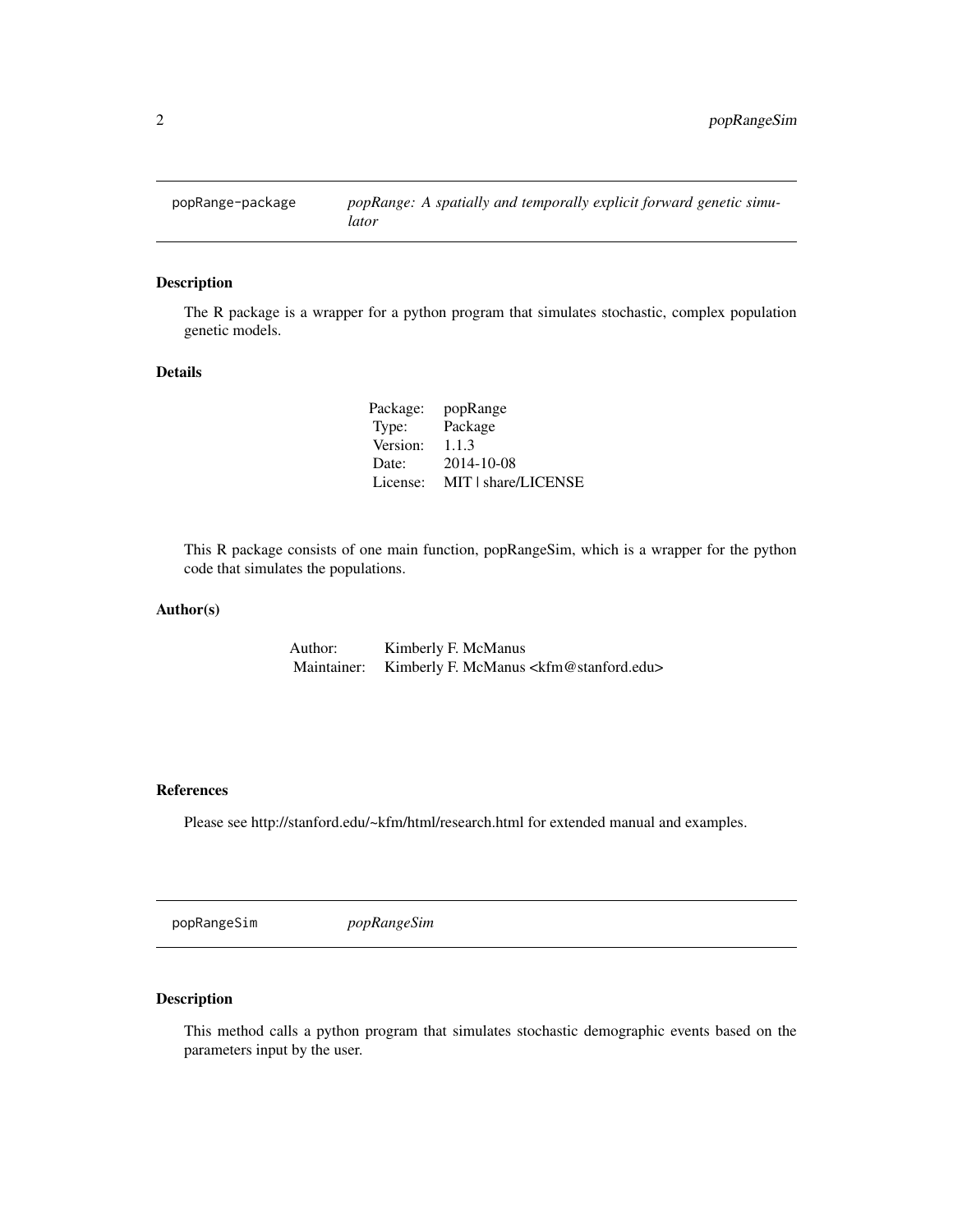#### popRangeSim 3

#### Usage

```
popRangeSim(world, popSize, rMean = 0, rVar = 0, A = 0, K = 100, catProb = 0,
diploid = TRUE, nGens = 100, migration = 0, SNP_model = 1, h = 0.5, s = 0,
gamma_shape = NULL, gamma_scale = NULL, gSize = NULL, mutRate = NULL,
nSNPs = NULL, SNPs_starting_freq = NULL, GENEPOP = FALSE, GENELAND = FALSE,
PLINK = FALSE, outfile = "", infile = NULL, recordTrag = 0, sDiff = NULL)
```
#### Arguments

| world     | This matrix grid defines the grid of populations. Each point in the matrix defines<br>a potential population. A 1 indicates a population may exist at that point. -1<br>indicates no population can exist at that grid point. This allows the user to define<br>a population grid that is not rectangular. This can be a data frame, a matrix, or<br>an int.                                                                                                                                                          |
|-----------|-----------------------------------------------------------------------------------------------------------------------------------------------------------------------------------------------------------------------------------------------------------------------------------------------------------------------------------------------------------------------------------------------------------------------------------------------------------------------------------------------------------------------|
| popSize   | Starting population size. If numeric, every existing population has the same size.<br>If matrix, each population size is defined separately. Input must be an integer<br>$\geq 0$ or a matrix of integers $\geq 0$ .                                                                                                                                                                                                                                                                                                  |
| rMean     | Mean r (from exponential growth equation). Float between $c(0,1)$ . If numeric,<br>all populations have the same r. If matrix, each population has its own r.                                                                                                                                                                                                                                                                                                                                                         |
| rVar      | Variance in r. Float between $c(0,1)$ . If numeric, all populations have the same<br>variance. If matrix, each population has its own r. Set to 0 if you want r to be<br>exactly rMean each generation.                                                                                                                                                                                                                                                                                                               |
| A         | Allee Effect. If numeric, all populations have same Allee effect. If matrix, each<br>population has its own Allee effect. Set to 0 if you do not want to incorporate<br>the Allee effect                                                                                                                                                                                                                                                                                                                              |
| К         | Carry capacity. If int, all populations have same carry capacity. If matrix, each<br>population has its own carrying capacity.                                                                                                                                                                                                                                                                                                                                                                                        |
| catProb   | Probability of population extinction each generation (range:0-1). If a numeric,<br>all populations have the same catProb. If matrix, each population has its own<br>catProb.                                                                                                                                                                                                                                                                                                                                          |
| diploid   | Ploidy of individuals. Two options: haploid and diploid. If TRUE, diploid. If<br>FALSE, haploid.                                                                                                                                                                                                                                                                                                                                                                                                                      |
| nGens     | Int, number of generations for the simulations to run.                                                                                                                                                                                                                                                                                                                                                                                                                                                                |
| migration | Probability of each individual migrating each generation. If float, every popula-<br>tion has same migration rate. Each migration randomly picks on adjacent viable<br>grid point to migrate to (diagonals included). Alternatively, a matrix can be pro-<br>vided. The first 2 columns are the coordinate of the initial population. The next<br>two columns are the coordinates of the final population. The fifth column is the<br>migration rate. Population pairs not included are assumed to have no migration. |
| SNP_model | There are two options. The first option $(0)$ indicates that the user will provide<br>starting SNP frequencies. The second option (1) determines starting SNP fre-<br>quencies according to the standard neutral model with user provided genome<br>size and mutation rate.                                                                                                                                                                                                                                           |
| h         | Dominance parameter. (Only relevant for diploids.)                                                                                                                                                                                                                                                                                                                                                                                                                                                                    |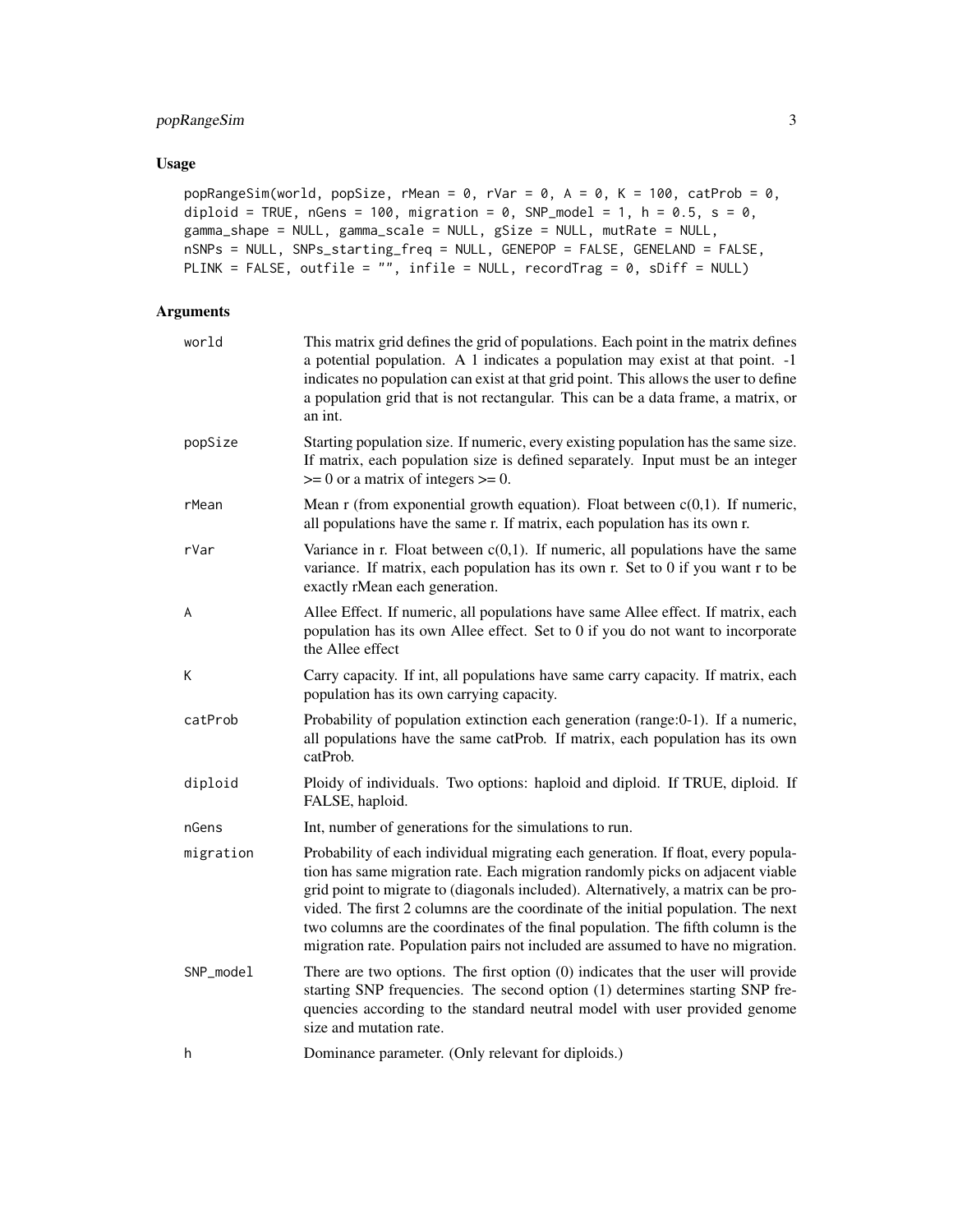| S                  | If numeric, all SNPs have the same selection coefficient. If matrix, first 2<br>columns define starting and ending SNP. The 3rd column is the selection co-<br>efficient for those SNPs.                                                                                                                                                                                                                                    |
|--------------------|-----------------------------------------------------------------------------------------------------------------------------------------------------------------------------------------------------------------------------------------------------------------------------------------------------------------------------------------------------------------------------------------------------------------------------|
| gamma_shape        | Alpha parameters to the gamma distribution. NOTE: Provide EITHER an s input<br>OR gamma_a, gamma_b values.                                                                                                                                                                                                                                                                                                                  |
| gamma_scale        | Beta parameters to the gamma distribution. NOTE: Provide EITHER an s input<br>OR gamma_a, gamma_b values.                                                                                                                                                                                                                                                                                                                   |
| gSize              | Number of base pairs in the genome. (Required if $SNP_{\text{model}} = 1$ )                                                                                                                                                                                                                                                                                                                                                 |
| mutRate            | Mutation rate per generation per site. (Required if $SNP_{Model} = 1$ )                                                                                                                                                                                                                                                                                                                                                     |
| nSNPs              | Number of SNPs, if SNP_Model = 0. (Required if SNP_Model = 0)                                                                                                                                                                                                                                                                                                                                                               |
| SNPs_starting_freq |                                                                                                                                                                                                                                                                                                                                                                                                                             |
|                    | The initial frequency of the SNPs (range:0-1). If int, all SNPs are given the<br>same starting frequencies. If matrix, columns 1 and 2 indicate the first and last<br>SNPs. Column 3 indicates the allele frequency of these SNPs. (Required if<br>SNP Model = $0$ )                                                                                                                                                        |
| <b>GENEPOP</b>     | If TRUE, write results to GENEPOP formatted file.                                                                                                                                                                                                                                                                                                                                                                           |
| GENELAND           | If TRUE, write results to GENELAND formatted file.                                                                                                                                                                                                                                                                                                                                                                          |
| PLINK              | If TRUE, write results to an PLINK formatted file                                                                                                                                                                                                                                                                                                                                                                           |
| outfile            | A string of the outfile name.                                                                                                                                                                                                                                                                                                                                                                                               |
| infile             | If you have already ran a simulation, you can use the results file as input. This al-<br>lows for temporally variable parameters and to output the state of the population<br>at various time points.                                                                                                                                                                                                                       |
| recordTrag         | If n, this records the trajectory of all of the alleles n generations and outputs<br>them to a file. NOTE: If you have many SNPs or populations, this option may<br>significantly increase simulation time. Also if you are using SNP_model=1, al-<br>leles that have a frequency of 0 in all population will be dropped from simulation<br>and thus will stop being recorded in this file. This decreases simulation time. |
| sDiff              | Defines the selection coefficients for each SNP in each population. This allows<br>for spatially variable selection coefficients. The first line of the matrix consists<br>of the strings sSNP and fSNP. These are the first and last SNPs with a specific set<br>of selection coefficients. The coordinates of each population are subsequently<br>listed.                                                                 |

#### Value

No value is returned. Output files are written.

### Author(s)

AUTHOR: Kimberly F. McManus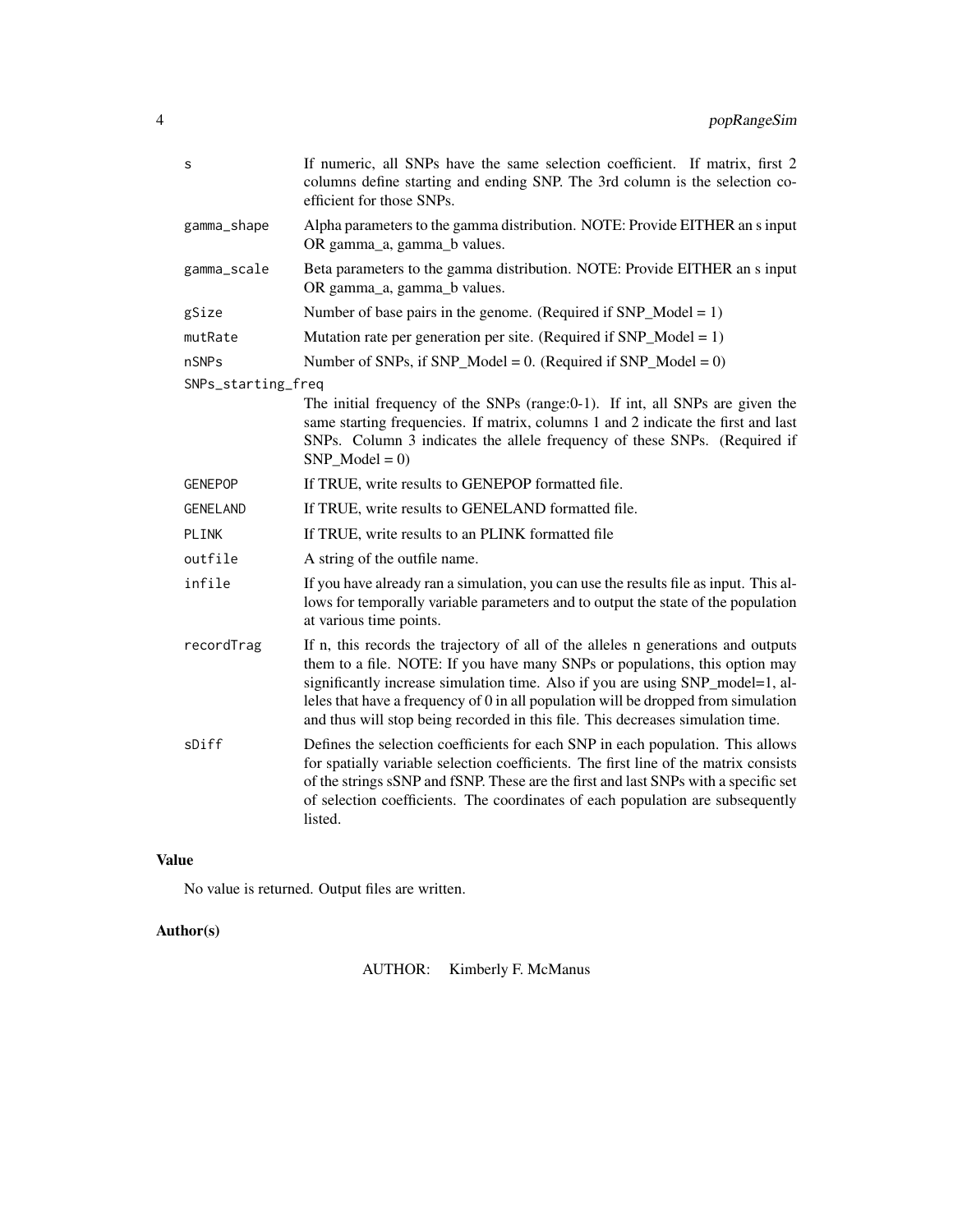#### popRangeSim 5

#### References

Please see http://stanford.edu/~kfm/html/research.html for extended manual and examples.

#### Examples

## Example: In this scenario, we are simulating a 3x3 grid of populations for 50 ## generations. Each population starts with 100 diploid individuals. Each individual ## has a 0.01 probability of migrating away from their populations. There are 100 ## SNPs that all have a starting frequency of 0.5, and the program outputs the standard ## "results" file, as well as a PLINK file.

#### ## Commands

```
mat = matrix(1, nrow=3, ncol=3)popRangeSim(world = mat, popSize = 100, diploid = TRUE, nGens = 50,
             mig = 0.01, SNP_model = 0, nSNPs = 100, SNPs_starting_freq = 0.5,
             outfile= "outFile1", PLINK=TRUE)
```